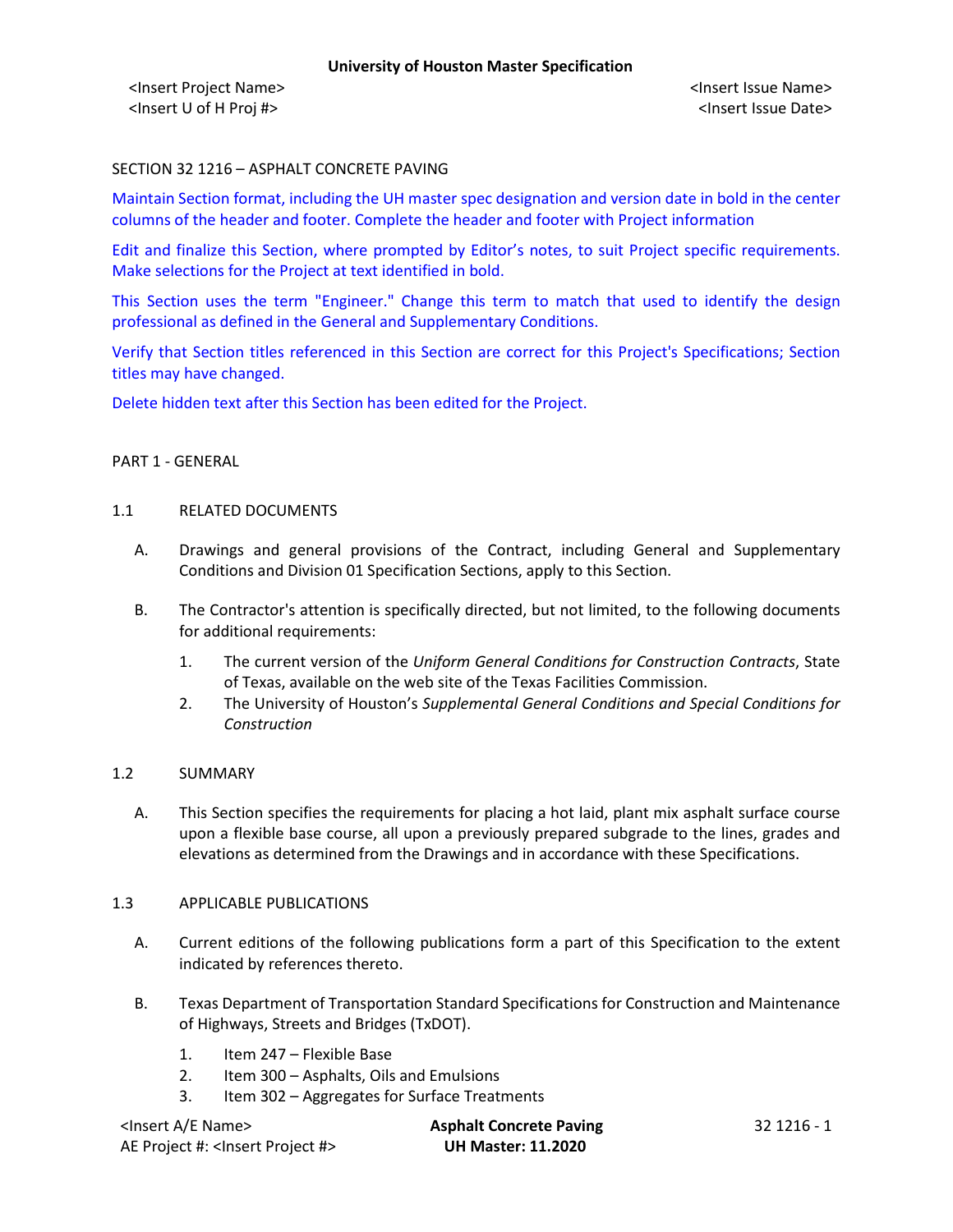# **University of Houston Master Specification**

<Insert Project Name> <Insert Issue Name> <Insert U of H Proj #> <Insert Issue Date>

- 4. Item 310 Prime Coat
- 5. Item 320 Equipment for Asphalt Concrete Pavement
- 6. Item 340 Dense Graded Hot Mix Asphalt
- 7. Item 292 Asphalt Treatment (Plant Mix)
- C. American Society for Testing and Materials Standards (ASTM)
	- 1. ASTM D 698 Moisture Density Relations of Soil Using 5.5 Pound Rammer and 12 Inch Drop
	- 2. ASTM D 8-02 Standard Terminology Relating to Materials for Road Pavements
- D. Texas Department of Transportation Test Procedures
	- 1. TEX 207-F Determining Density of Compacted Bituminous Mixtures
	- 2. TEX 227-F Theoretical Maximum Specific Gravity of Bituminous Mixtures
	- 3. TEX 227-F Theoretical Maximum Specific Gravity of Bituminous Mixtures
- 1.4 DEFINITIONS
	- A. Hot-Mix Asphalt Paving Terminology: Refer to ASTM D 8 for definitions of terms.
- 1.5 ACTION SUBMITTALS
	- A. Product Data: For each type of product indicated. Include technical data and tested physical and performance properties.
- 1.6 INFORMATIONAL SUBMITTALS
	- A. Material Certificates: For each paving material, signed by manufacturers.

## 1.7 QUALITY ASSURANCE

- A. Manufacturer Qualifications:
	- 1. A paving-mix manufacturer registered with and approved by authorities having jurisdiction or, if none exists, a manufacturer registered with the Texas Department of Transportation.

## 1.8 PROJECT CONDITIONS

- A. Environmental Limitations: Do not apply asphalt materials if subgrade is wet or excessively damp or if the following conditions are not met:
	- 1. Prime and Tack Coats: Minimum surface temperature of 60 degrees F.
	- 2. Asphalt Base Course: Minimum surface temperature of 40 degrees F and rising at time of placement.
	- 3. Asphalt Surface Course: Minimum surface temperature of 60 degrees F at time of placement.

| <lnsert a="" e="" name=""></lnsert>             | <b>Asphalt Concrete Paving</b> | 32 1216 - 2 |
|-------------------------------------------------|--------------------------------|-------------|
| AE Project #: <insert #="" project=""></insert> | <b>UH Master: 11.2020</b>      |             |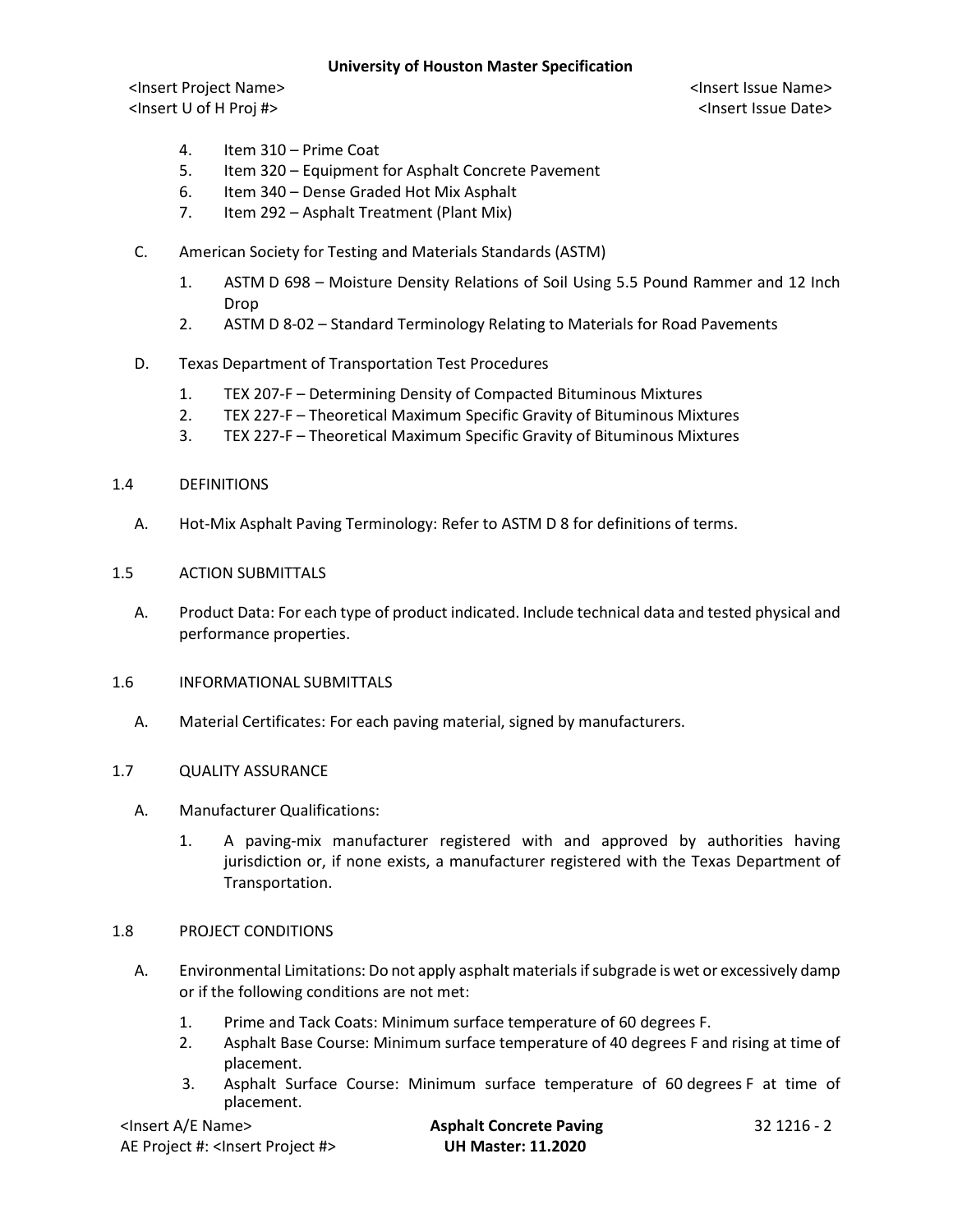<Insert Project Name> <Insert Issue Name> <Insert U of H Proj #> <Insert Issue Date>

PART 2 - PRODUCTS

- 2.1 ASPHALTIC MATERIALS
	- A. Asphaltic material shall conform to applicable requirements of TxDOT Item 300.
		- 1. Asphalt cement shall be PG64-22.
		- 2. Prime coat shall be MC-30.
		- 3. Tack coat shall be CSS-1, CSS-1h, RS-1, or CRS-1.
- 2.2 MINERAL AGGREGATES
	- A. The coarse aggregate, fine aggregate, and mineral filler shall conform to the requirements of TxDOT Item 340 article 340.2.A.1 Course Aggregate, 340.2.A.3 Fine Aggregate and 340.2.B Mineral Filler.
- 2.3 BASE MATERIAL
	- A. Comply with requirements of Section 32 1114 "Flexible Base."

#### 2.4 SURFACE COURSE AGGREGATE

A. Surface course aggregate material shall be composed of clean, tough and durable particles of gravel, crushed gravel or crushed stone meeting the sieve analysis requirements of TxDOT Item 302 "Type D."

## 2.5 EQUIPMENT

A. All equipment necessary to perform the Work of this Section shall conform to requirements of Item 320, TxDOT.

## PART 3 - EXECUTION

### 3.1 EROSION PROTECTION

- A. Provide at all times adequate protection to newly graded areas to prevent soil erosion as specified in Section 31 2513 "Erosion and Sedimentation Control."
- B. Soil erosion that occurs prior to acceptance of the Work shall be repaired at no expense to the Owner.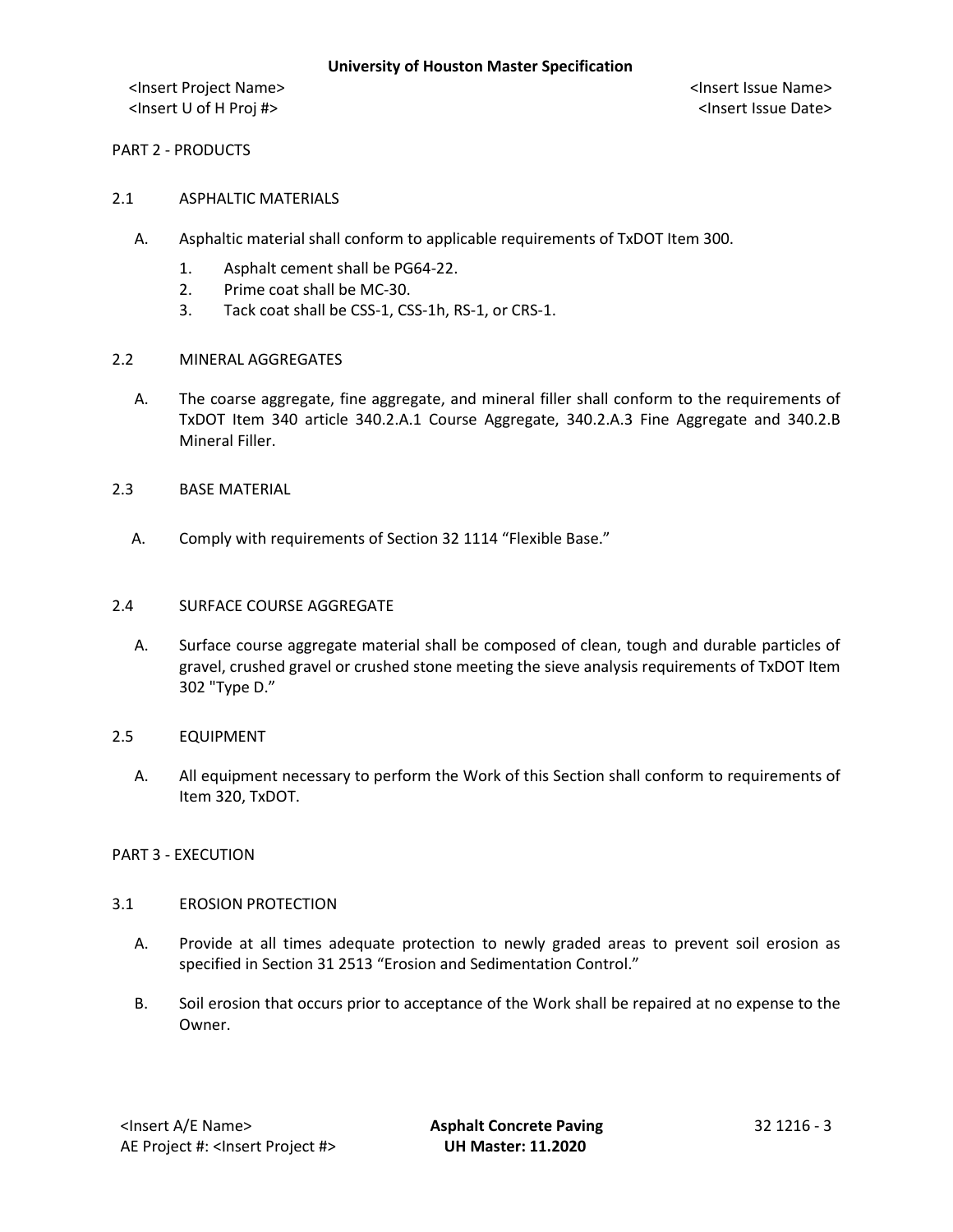<Insert Project Name> <Insert Issue Name> <Insert U of H Proj #> <Insert Issue Date>

## 3.2 FLEXIBLE BASE

- A. Comply with requirements of Section 32 1114 "Flexible Base."
- B. Subgrade fill material shall conform to the specifications for select fill as outlined in Section 31 2213 "Site Grading" prepared and placed to the lines and grades shown on the Drawings. This does not preclude using site soils if they can be made to meet these Specifications. Subgrade must be compacted to 95 percent of standard density in accordance with Section 31 2213 "Site Grading" before placing any base material.
- C. Where required by these Specifications or shown on the Drawings, the subgrade shall be stabilized and tested prior to placement of flexible base.
- D. Material as described in Article 2.3 "Base Material" above shall be spread and shaped to the required thickness and cross section after compaction.
- E. The base material shall be compacted as described in TxDOT ITEM 247 Flexible Base per article 247.4.C Compaction using Density Controls.
- F. Degree of Finish:
	- 1. Check the surface of the completed pavement longitudinally and transversely for smoothness with a 10 foot straightedge.
	- 2. The surface shall not vary more than 1/4 inch in 16 feet. Correct by loosening, adding or removing material, reshaping and re-compacting in accordance with TxDOT ITEM 247 Flexible Base per article 247.4.C Compaction using Density Controls.
- G. Base course shall be allowed to cure until the moisture content is at least two percentage points below optimum before applying the next successive course or prime coat.

## 3.3 ASPHALT STABILIZED BASE

A. Refer to Section 32 1126 "Asphalt Stabilized Base."

## 3.4 ASPHALT SURFACE COURSE

- A. Asphalt surface course shall be applied in accordance with Article 340.4, Item 340, TxDOT.
- B. Prior to application of the prime coat, the prepared base shall be cleaned of all foreign or objectionable matter with power blowers, power brooms, or hand brooms as required.
- C. Apply prime coat to the base at a rate ranging from 0.2 to 0.5 gallons per square yard of surface.
- D. Apply prime coat in accordance with Item 310, TXDOT.
	- 1. Provide material specified in the Asphaltic Materials Article above.
	- 2. Application Temperature: 100 degrees F.

| <insert a="" e="" name=""></insert>             |
|-------------------------------------------------|
| AE Project #: <lnsert #="" project=""></lnsert> |